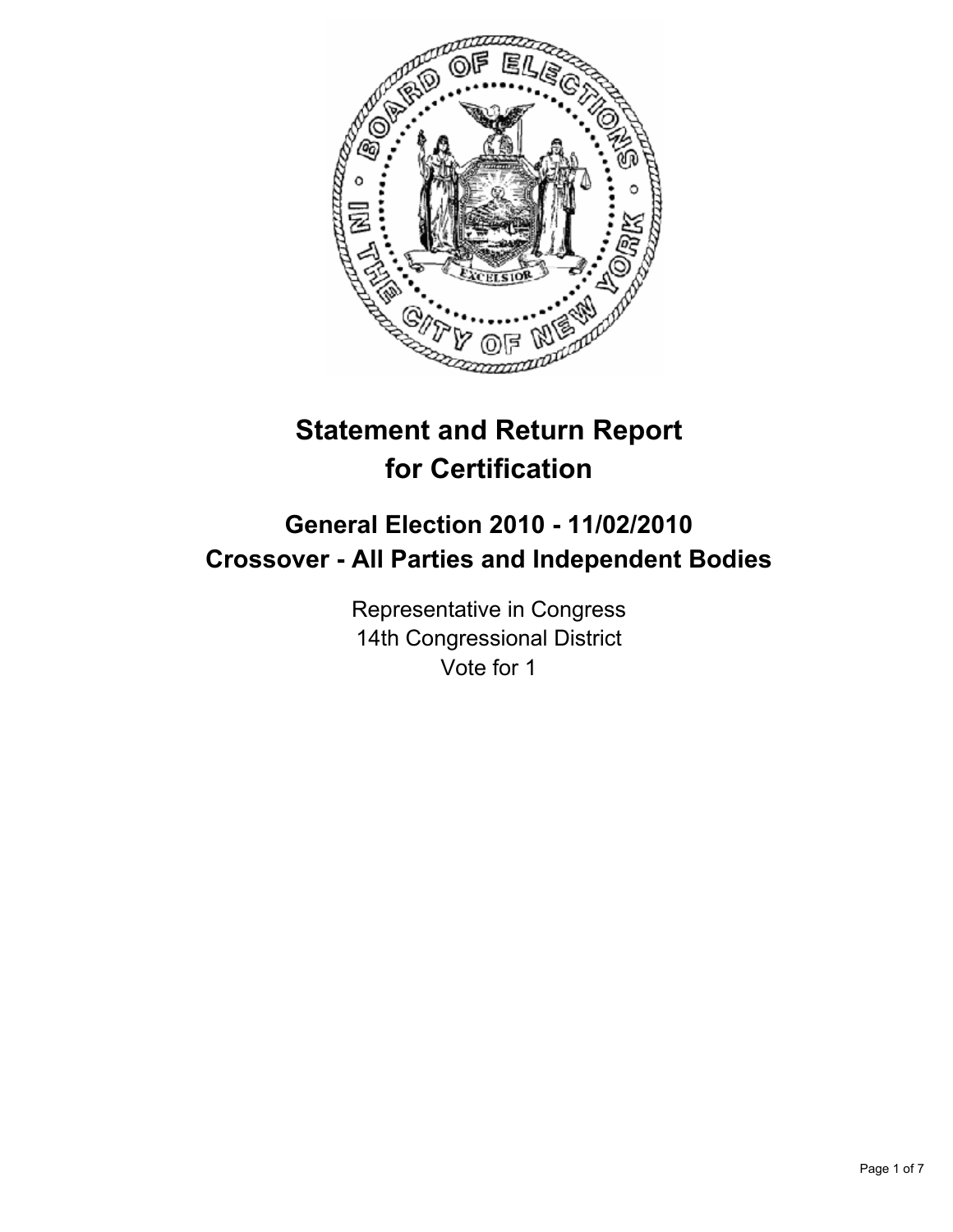

## **New York County**

| <b>PUBLIC COUNTER</b>                | 112,147 |
|--------------------------------------|---------|
| <b>EMERGENCY</b>                     | 0       |
| ABSENTEE/MILITARY                    | 3,787   |
| <b>FEDERAL</b>                       | 1,890   |
| <b>AFFIDAVIT</b>                     | 2,855   |
| <b>Total Ballots</b>                 | 120,679 |
| CAROLYN B MALONEY (DEMOCRATIC)       | 78,349  |
| DAVID RYAN BRUMBERG (REPUBLICAN)     | 27,978  |
| DINO L LAVERGHETTA (INDEPENDENCE)    | 1,196   |
| TIMOTHY J HEALY (CONSERVATIVE)       | 1,383   |
| CAROLYN B MALONEY (WORKING FAMILIES) | 6,347   |
| ADAM SHAPIRO (WRITE-IN)              | 1       |
| BERNIE SILVA (WRITE-IN)              | 1       |
| CAROLYN B MALONEY (WRITE-IN)         | 19      |
| CHARLES RANGEL (WRITE-IN)            | 1       |
| CLAUDE MEYER (WRITE-IN)              | 1       |
| DANIEL GELFORD (WRITE-IN)            | 1       |
| DAVID RYAN BRAMBERG (WRITE-IN)       | 1       |
| DAVID RYAN BRUMBERG (WRITE-IN)       | 1       |
| DINO LAVERGHETTA (WRITE-IN)          | 1       |
| EDWARD MECHMAN (WRITE-IN)            | 1       |
| EUROPEAN AMERICA (WRITE-IN)          | 1       |
| FARBER (WRITE-IN)                    | 1       |
| <b>GEORGE SCHSIDOF (WRITE-IN)</b>    | 1       |
| HOWARD KRULEWITZ (WRITE-IN)          | 1       |
| HOWIE HAWKINS (WRITE-IN)             | 1       |
| JERROLD L NADLER (WRITE-IN)          | 2       |
| JERRY NADLER (WRITE-IN)              | 2       |
| JILL D. SHEPPARD (WRITE-IN)          | 1       |
| JIMMY MCMILLAN (WRITE-IN)            | 1       |
| JOHN DOE (WRITE-IN)                  | 1       |
| JOHN JONES (WRITE-IN)                | 1       |
| JOHN JONES MOLINA (WRITE-IN)         | 1       |
| JOHN TRINGLE (WRITE-IN)              | 1       |
| JON STEWART (WRITE-IN)               | 2       |
| JONATHAN TASINI (WRITE-IN)           | 1       |
| JOYCE DUNCAN (WRITE-IN)              | 1       |
| KIRBY F PAYNE (WRITE-IN)             | 1       |
| KRIS KAZAKS (WRITE-IN)               | 1       |
| LEONARD VAISMAN (WRITE-IN)           | 1       |
| MABBAS (WRITE-IN)                    | 1       |
| MARIO CUOMO (WRITE-IN)               | 2       |
| MARK GURVITZ (WRITE-IN)              | 1       |
| MARK HERSCHBERG (WRITE-IN)           | 2       |
| MATTHEW RUDANSKY (WRITE-IN)          | 1       |
| MAUREEN MCGOVERN (WRITE-IN)          | 1       |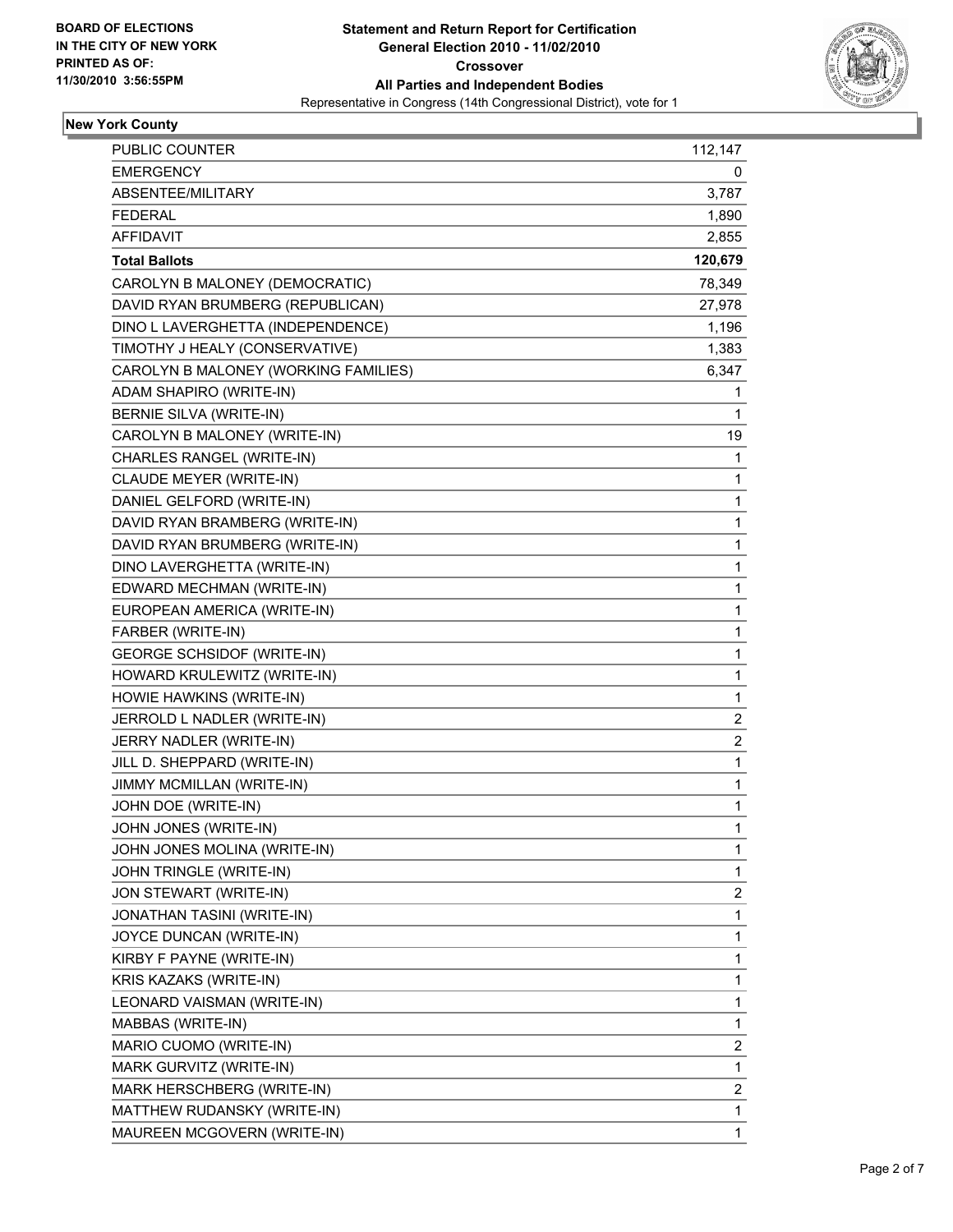

## **New York County**

| MICHAEL FAULKNER (WRITE-IN)  | $\overline{2}$    |
|------------------------------|-------------------|
| MIKE KNOW (WRITE-IN)         | $\overline{2}$    |
| MINNIE MOUSE (WRITE-IN)      | 1                 |
| N/A (WRITE-IN)               | 1                 |
| NICHOLAS VIEST (WRITE-IN)    | 1                 |
| NO NAME (WRITE-IN)           | $12 \overline{ }$ |
| NO ONE (WRITE-IN)            | 1                 |
| NONE OF THE ABOVE (WRITE-IN) | 4                 |
| RASHMA SAUJANI (WRITE-IN)    | 1                 |
| RESHAWN SCUJANI (WRITE-IN)   | $\overline{2}$    |
| RESHMA SAUJANI (WRITE-IN)    | 1                 |
| ROGER BLANK (WRITE-IN)       | $\overline{2}$    |
| ROGER CALERO (WRITE-IN)      | 1                 |
| RYAN E. HOFFMAN (WRITE-IN)   | 1                 |
| STEVEN A KING (WRITE-IN)     | $\overline{2}$    |
| TANYA YOUNG (WRITE-IN)       | $\overline{2}$    |
| VITO (WRITE-IN)              | 1                 |
| VOID (WRITE-IN)              | 18                |
| <b>Total Votes</b>           | 115,366           |
| Unrecorded                   | 5,313             |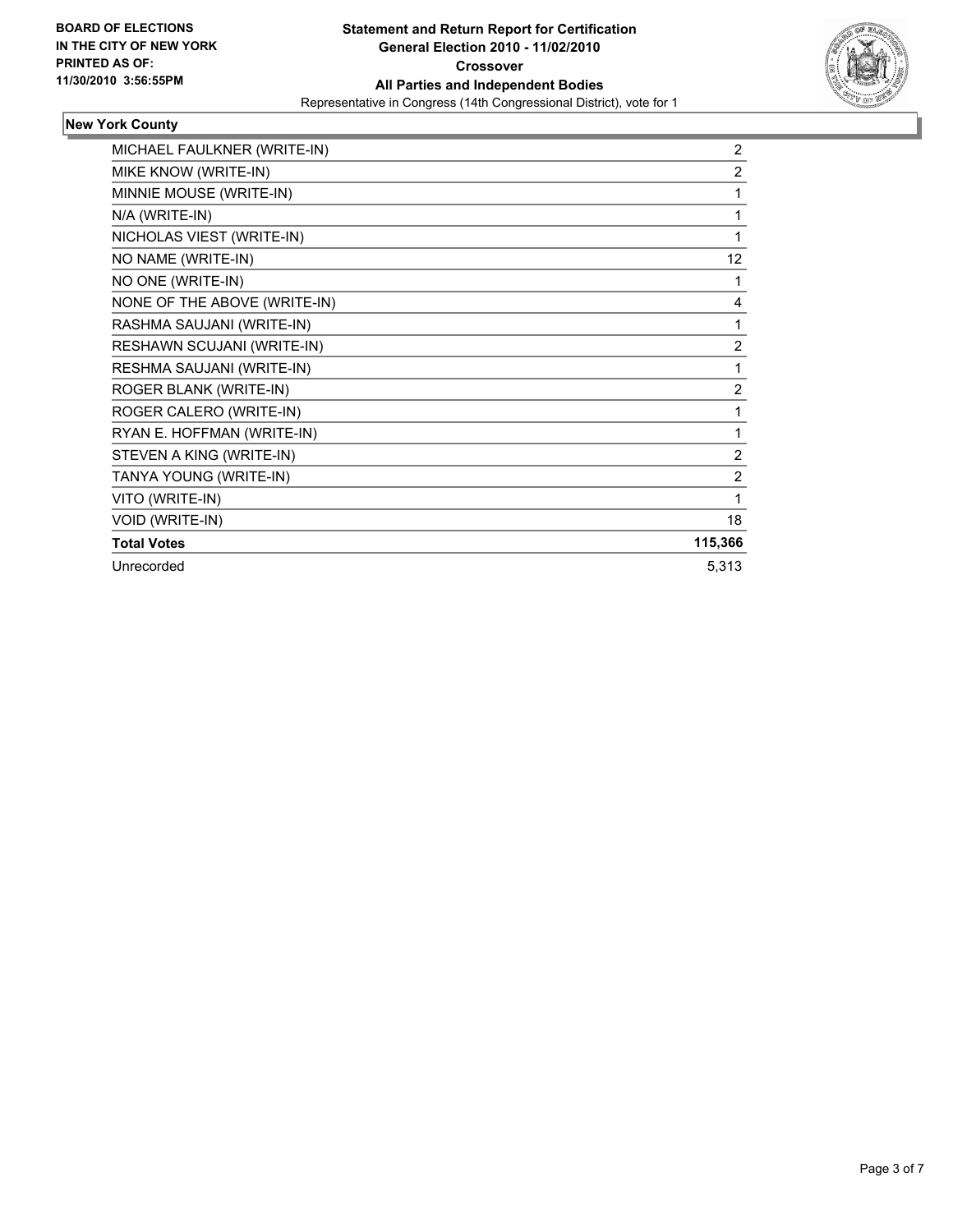

#### **Queens County**

| <b>PUBLIC COUNTER</b>                | 28,441                  |
|--------------------------------------|-------------------------|
| <b>EMERGENCY</b>                     | 0                       |
| <b>ABSENTEE/MILITARY</b>             | 451                     |
| <b>FEDERAL</b>                       | 301                     |
| AFFIDAVIT                            | 609                     |
| <b>Total Ballots</b>                 | 29,802                  |
| CAROLYN B MALONEY (DEMOCRATIC)       | 20,604                  |
| DAVID RYAN BRUMBERG (REPUBLICAN)     | 4,087                   |
| DINO L LAVERGHETTA (INDEPENDENCE)    | 421                     |
| TIMOTHY J HEALY (CONSERVATIVE)       | 508                     |
| CAROLYN B MALONEY (WORKING FAMILIES) | 2,027                   |
| CAROLINE SPECTOR (WRITE-IN)          | 1                       |
| DAVID SIMPSON (WRITE-IN)             | 1                       |
| ELLEN KODADEK (WRITE-IN)             | 1                       |
| HILLARY CLINTON (WRITE-IN)           | $\mathbf{1}$            |
| JAMES MADISON (WRITE-IN)             | 1                       |
| JEAN BUCARIA (WRITE-IN)              | 1                       |
| JOHN LYNDON (WRITE-IN)               | 1                       |
| JOHN S. BOUGIAMAS (WRITE-IN)         | $\mathbf{1}$            |
| JONAS BENDER-NASH (WRITE-IN)         | 1                       |
| KENNETH HIRSCH (WRITE-IN)            | $\mathbf{1}$            |
| MARIANNA MONEYMAKER (WRITE-IN)       | $\overline{\mathbf{c}}$ |
| NO NAME (WRITE-IN)                   | 6                       |
| P. PIG (WRITE-IN)                    | 1                       |
| PETER KING (WRITE-IN)                | 1                       |
| RALPH NADER (WRITE-IN)               | $\mathbf 2$             |
| RESHAD SAUJANI (WRITE-IN)            | $\mathbf{1}$            |
| RESHMA SOUJANI (WRITE-IN)            | 1                       |
| SARAH JANOCH (WRITE-IN)              | 1                       |
| SHAN SMITH (WRITE-IN)                | 1                       |
| TOM VENLITTELLI (WRITE-IN)           | 1                       |
| VOID (WRITE-IN)                      | 2                       |
| <b>Total Votes</b>                   | 27,676                  |
| Unrecorded                           | 2,126                   |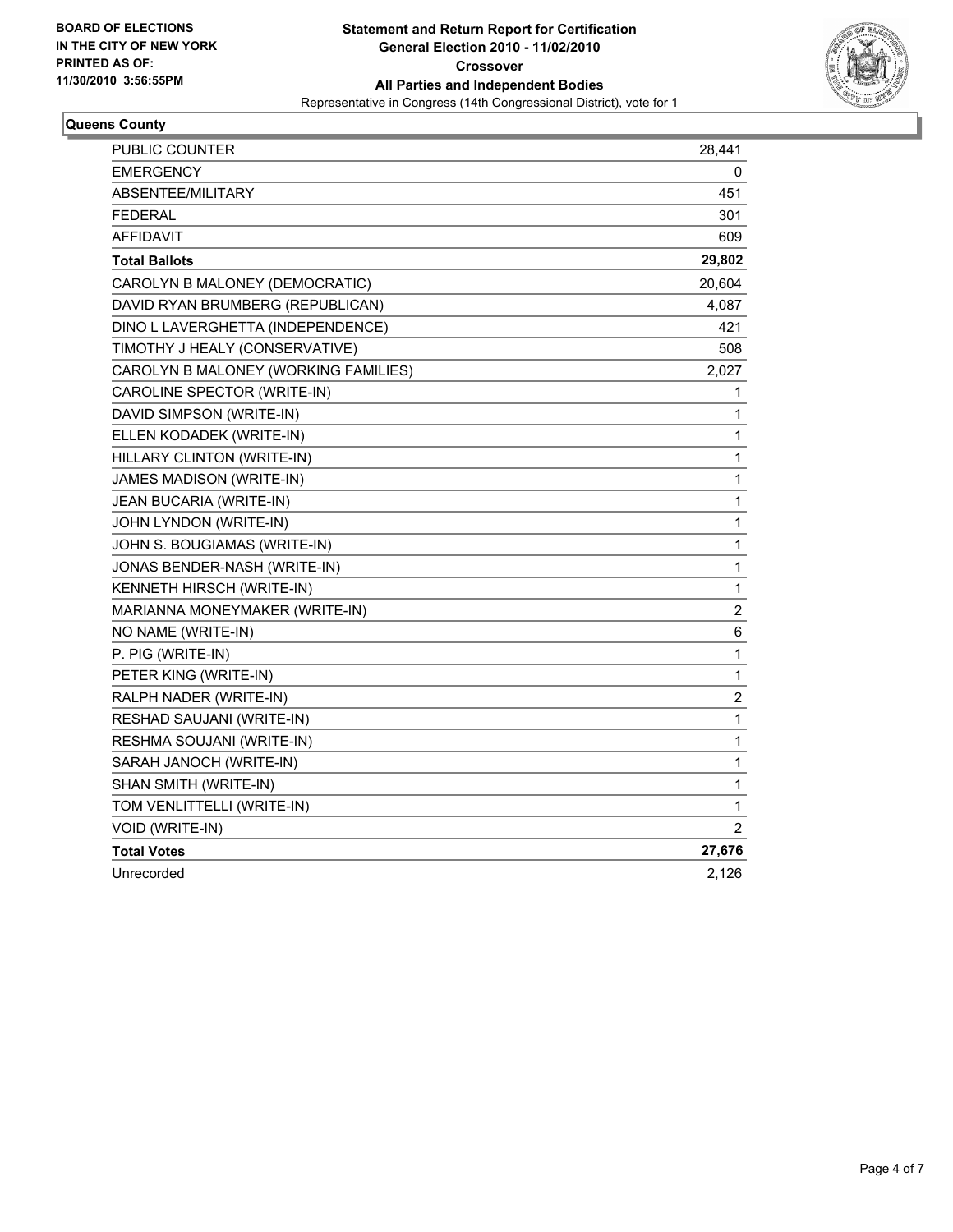

#### **Total for Representative in Congress (14th Congressional District)**

| PUBLIC COUNTER                       | 140,588      |
|--------------------------------------|--------------|
| <b>EMERGENCY</b>                     | 0            |
| ABSENTEE/MILITARY                    | 4,238        |
| <b>FEDERAL</b>                       | 2,191        |
| AFFIDAVIT                            | 3,464        |
| <b>Total Ballots</b>                 | 150,481      |
| CAROLYN B MALONEY (DEMOCRATIC)       | 98,953       |
| DAVID RYAN BRUMBERG (REPUBLICAN)     | 32,065       |
| DINO L LAVERGHETTA (INDEPENDENCE)    | 1,617        |
| TIMOTHY J HEALY (CONSERVATIVE)       | 1,891        |
| CAROLYN B MALONEY (WORKING FAMILIES) | 8,374        |
| ADAM SHAPIRO (WRITE-IN)              | 1            |
| BERNIE SILVA (WRITE-IN)              | 1            |
| CAROLINE SPECTOR (WRITE-IN)          | $\mathbf{1}$ |
| CAROLYN B MALONEY (WRITE-IN)         | 19           |
| CHARLES RANGEL (WRITE-IN)            | 1            |
| CLAUDE MEYER (WRITE-IN)              | 1            |
| DANIEL GELFORD (WRITE-IN)            | 1            |
| DAVID RYAN BRAMBERG (WRITE-IN)       | 1            |
| DAVID RYAN BRUMBERG (WRITE-IN)       | $\mathbf{1}$ |
| DAVID SIMPSON (WRITE-IN)             | 1            |
| DINO LAVERGHETTA (WRITE-IN)          | 1            |
| EDWARD MECHMAN (WRITE-IN)            | 1            |
| ELLEN KODADEK (WRITE-IN)             | 1            |
| EUROPEAN AMERICA (WRITE-IN)          | 1            |
| FARBER (WRITE-IN)                    | $\mathbf{1}$ |
| <b>GEORGE SCHSIDOF (WRITE-IN)</b>    | 1            |
| HILLARY CLINTON (WRITE-IN)           | 1            |
| HOWARD KRULEWITZ (WRITE-IN)          | 1            |
| HOWIE HAWKINS (WRITE-IN)             | 1            |
| JAMES MADISON (WRITE-IN)             | 1            |
| JEAN BUCARIA (WRITE-IN)              | $\mathbf{1}$ |
| JERROLD L NADLER (WRITE-IN)          | 2            |
| JERRY NADLER (WRITE-IN)              | 2            |
| JILL D. SHEPPARD (WRITE-IN)          | 1            |
| JIMMY MCMILLAN (WRITE-IN)            | 1            |
| JOHN DOE (WRITE-IN)                  | 1            |
| JOHN JONES (WRITE-IN)                | 1            |
| JOHN JONES MOLINA (WRITE-IN)         | 1            |
| JOHN LYNDON (WRITE-IN)               | 1            |
| JOHN S. BOUGIAMAS (WRITE-IN)         | 1            |
| JOHN TRINGLE (WRITE-IN)              | 1            |
| JON STEWART (WRITE-IN)               | 2            |
| JONAS BENDER-NASH (WRITE-IN)         | 1            |
| JONATHAN TASINI (WRITE-IN)           | 1            |
| JOYCE DUNCAN (WRITE-IN)              | 1            |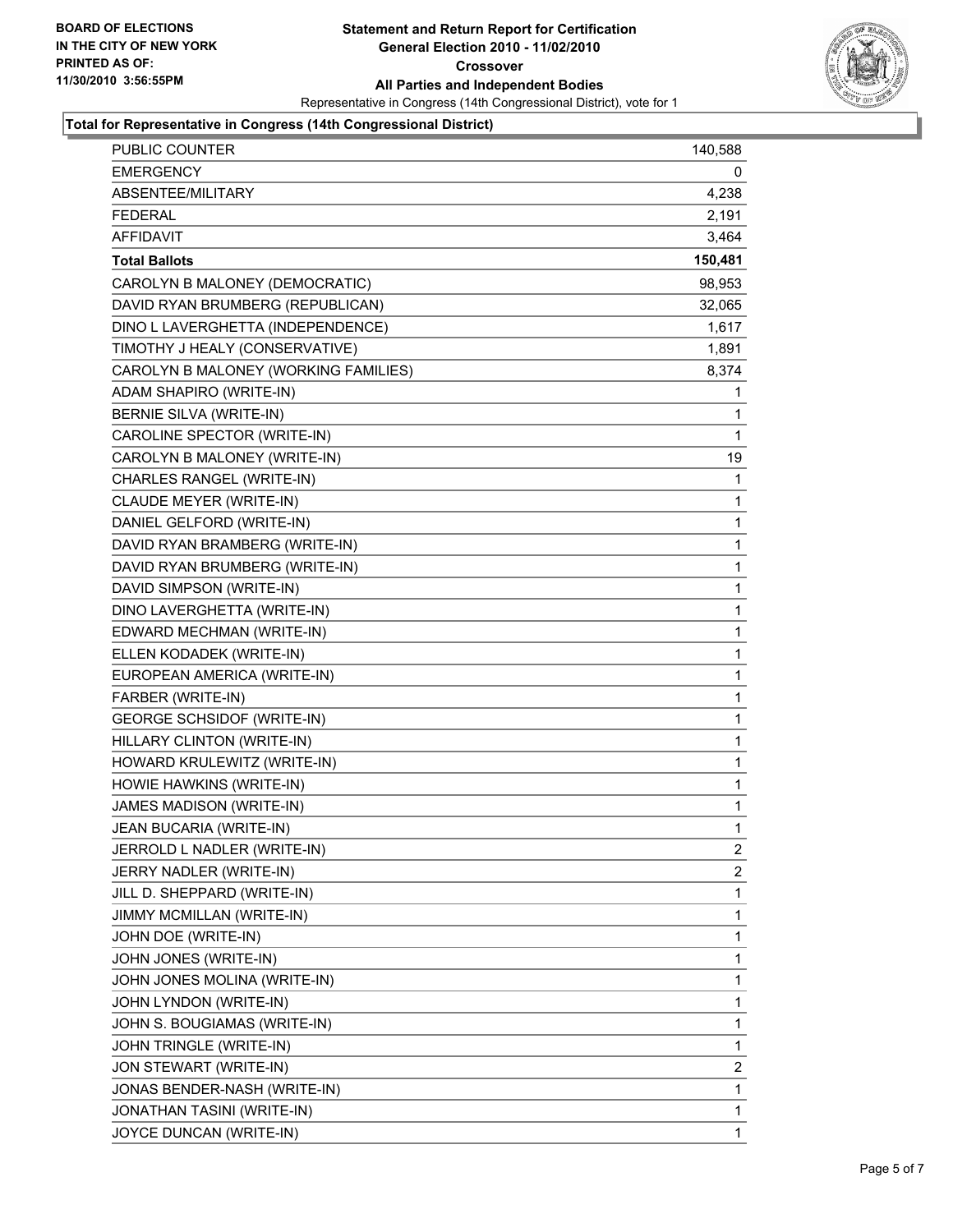

#### **Total for Representative in Congress (14th Congressional District)**

| $\mathbf{1}$            |
|-------------------------|
| 1                       |
| 1                       |
| 1                       |
| 1                       |
| 2                       |
| 2                       |
| 1                       |
| 2                       |
| 1                       |
| 1                       |
| 2                       |
| 2                       |
| 1                       |
| 1                       |
| 1                       |
| 18                      |
| 1                       |
| 4                       |
| 1                       |
| 1                       |
| 2                       |
| 1                       |
| 1                       |
| 2                       |
| 1                       |
| 1                       |
| 2                       |
| 1                       |
| 1                       |
| 1                       |
| $\mathbf 1$             |
| 2                       |
| $\overline{\mathbf{c}}$ |
| 1                       |
| 1                       |
| 20                      |
| 143,042                 |
| 7,439                   |
|                         |